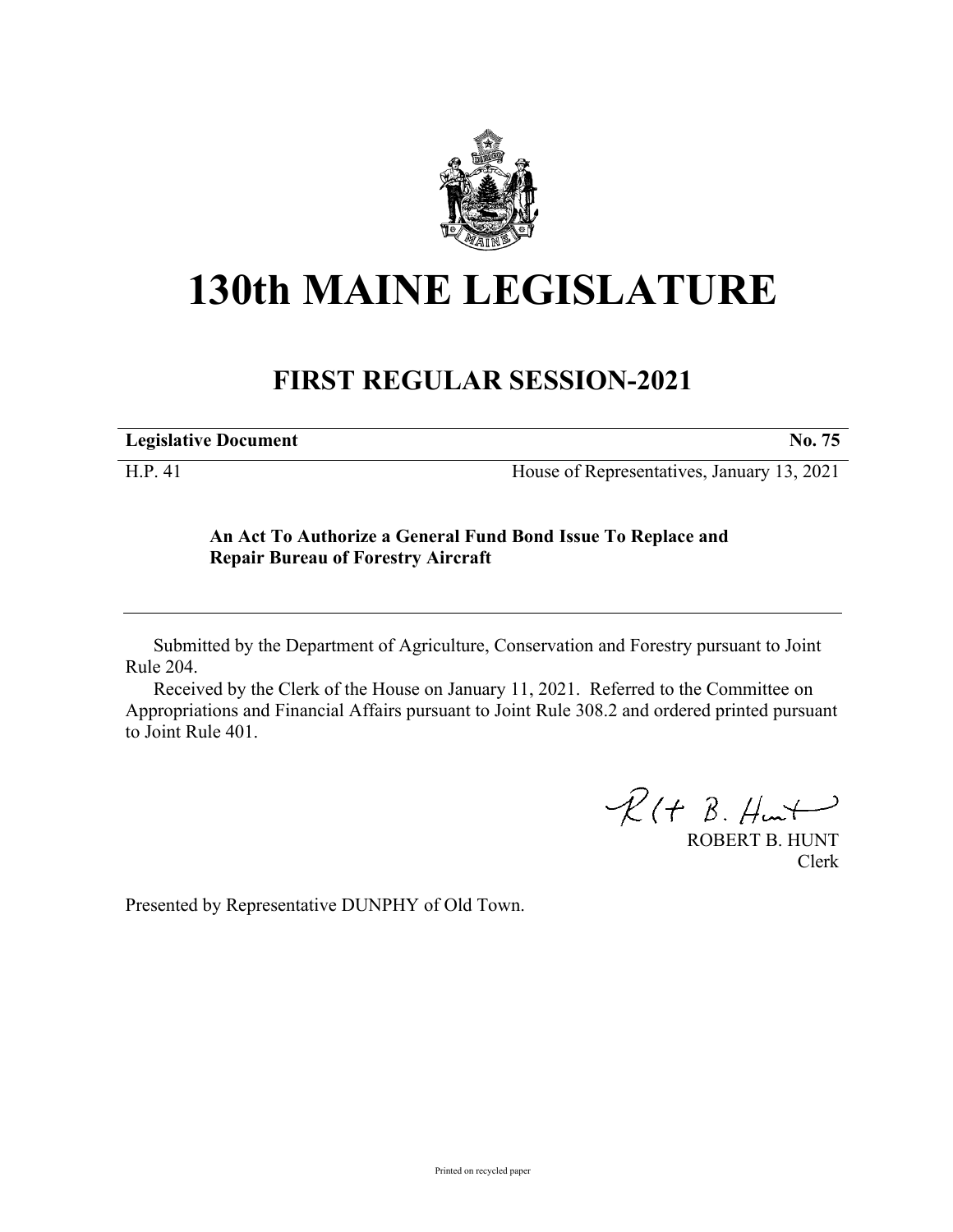**Preamble.** Two thirds of both Houses of the Legislature deeming it necessary in 2 accordance with the Constitution of Maine, Article IX, Section 14 to authorize the issuance 3 of bonds on behalf of the State of Maine to provide funds as described in this Act,

4 **Be it enacted by the People of the State of Maine as follows:**

5 **Sec. 1. Authorization of bonds.** The Treasurer of State is authorized, under the 6 direction of the Governor, to issue bonds in the name and on behalf of the State in an 7 amount not exceeding \$6,500,000 for the purposes described in section 5 of this Act. The 8 bonds are a pledge of the full faith and credit of the State. The bonds may not run for a 9 period longer than 10 years from the date of the original issue of the bonds.

10 **Sec. 2. Records of bonds issued; Treasurer of State.** The Treasurer of State 11 shall ensure that an account of each bond is kept showing the number of the bond, the name 12 of the successful bidder to whom sold, the amount received for the bond, the date of sale 13 and the date when payable.

14 **Sec. 3. Sale; how negotiated; proceeds appropriated.** The Treasurer of State 15 may negotiate the sale of the bonds by direction of the Governor, but no bond may be 16 loaned, pledged or hypothecated on behalf of the State. The proceeds of the sale of the 17 bonds, which must be held by the Treasurer of State and paid by the Treasurer of State 18 upon warrants drawn by the State Controller, are appropriated solely for the purposes set 19 forth in this Act. Any unencumbered balances remaining at the completion of the project 20 in this Act lapse to the Office of the Treasurer of State to be used for the retirement of 21 general obligation bonds.

22 **Sec. 4. Interest and debt retirement.** The Treasurer of State shall pay interest 23 due or accruing on any bonds issued under this Act and all sums coming due for payment 24 of bonds at maturity.

25 **Sec. 5. Disbursement of bond proceeds from General Fund bond issue.** The 26 proceeds of the sale of the bonds authorized under this Act must be expended as designated 27 in the following schedule under the direction and supervision of the agencies and entities 28 set forth in this section.

### 29 **AGRICULTURE, CONSERVATION AND**

#### 30 **FORESTRY, DEPARTMENT OF**

31 **Bureau of Forestry**

32 Provides funds to replace and repair Bureau of Forestry aircraft.

33

Total \$6,500,000 \$6,500,000 \$6,500,000 \$6,500,000 \$6,500,000 \$6,500 \$6,500 \$6,500 \$6,500 \$6,500 \$6,500 \$6,500 \$6,500 \$6,500 \$6,500 \$6,500 \$6,500 \$6,500 \$6,500 \$6,500 \$6,500 \$6,500 \$6,500 \$6,500 \$6,500 \$6,500 \$6,500 \$6,500

33 **Sec. 6. Contingent upon ratification of bond issue.** Sections 1 to 5 do not become effective unless the people of the State ratify the issuance of the bonds as set forth in this Act. 34 35 36

37 **Sec. 7. Appropriation balances at year-end.** At the end of each fiscal year, all 38 unencumbered appropriation balances representing state money carry forward. Bond 39 proceeds that have not been expended within 10 years after the date of the sale of the bonds 40 lapse to the Office of the Treasurer of State to be used for the retirement of general 41 obligation bonds.